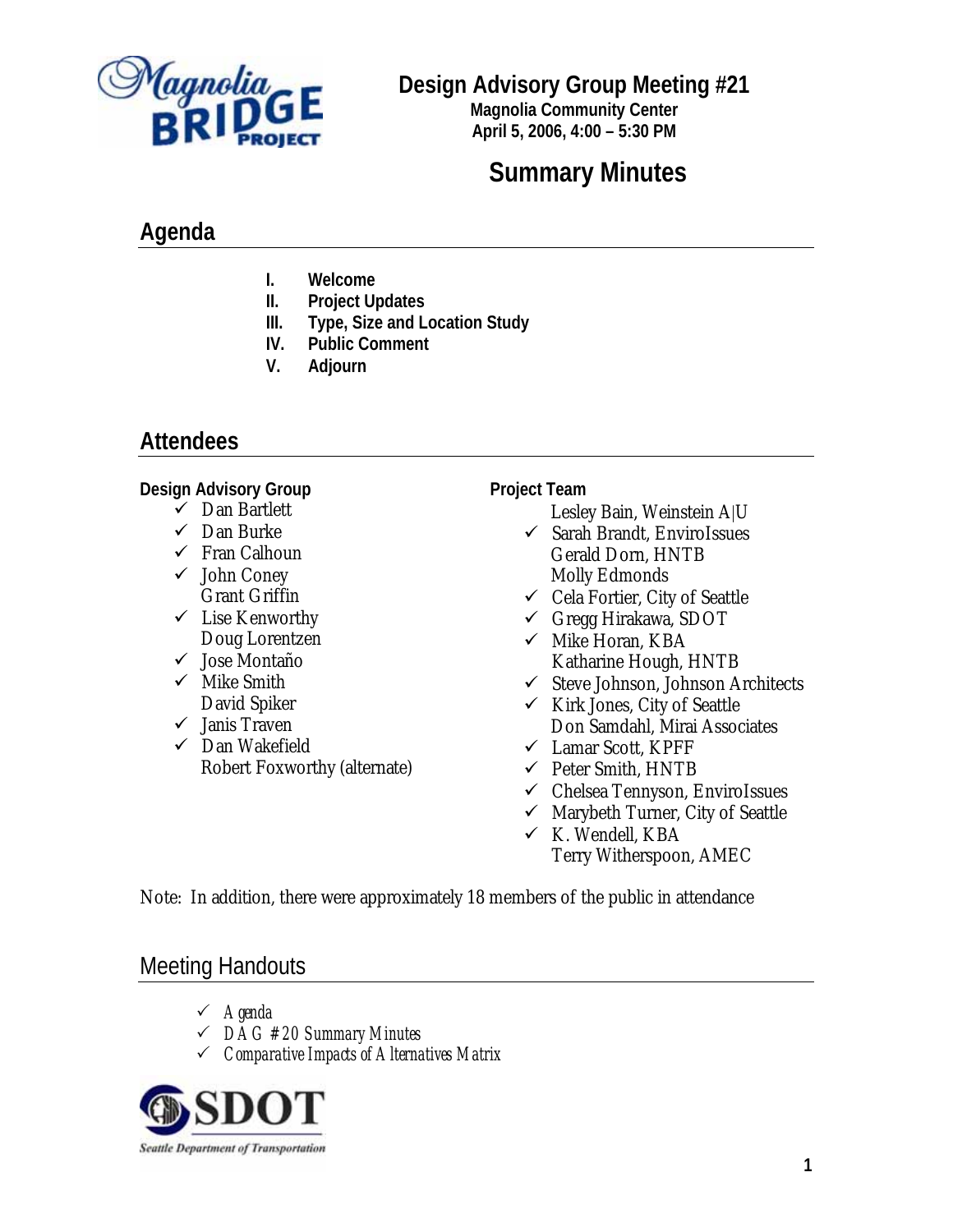### I. Welcome

#### **Sarah Brandt, EnviroIssues**

Sarah welcomed the group and gave a brief overview of the agenda, which included the following:

- Selection of Alternative A
- Type, Size, and Location Study
- Next steps
- Public comment

Sarah welcomed the new faces in the room and introduced a new member of the DAG representing the Bicycle Alliance of Washington, Dan Wakefield. Dan noted that he is anxious to learn more about the project and glad to be involved. Next, Sarah walked the group through agenda. She noted that the team usually restricts discussion to the DAG members and holds public comment to the end, but due to the interest in Alternative A, there would be time to take questions from the public after that agenda item.

Sarah asked if there were any corrections to the DAG Meeting #20 minutes. The DAG did not ask for any clarifications or edits.

## II. Project Updates

#### **Kirk Jones, SDOT**

Kirk Jones began by expressing his apologies to the DAG members for releasing information to the press earlier than he should have regarding the placement of Alternative A. He described the project team's process since the last DAG meeting in December, where the DAG identified Alternative A as the best option to carry forward. Kirk also noted that the general public also favored Alternative A and D, as indicated in community input received during previous open houses, organization briefings, Magnolia's Farmer's Markets and Summer Festivals. By the end of December, Alternative A and D emerged as the top two candidates. The Seattle Design Commission was the only group favoring Alternative C, the surface route.

The project team took both Alternatives A and D to Grace Crunican, SDOT Director, and described the pros and cons associated with each. Grace then passed them on to the Mayor and Deputy Mayor. Following the meeting with Grace, the mayor directed the team to move ahead with Alternative A, located in the corridor slightly south of the existing bridge. In summary, Alternative A has been selected to move forward into the design process. All other Alternatives – C, D, and the Rehabilitation Alternative – are off the table.

The team is now moving into the Type, Size and Location Study (TS&L) to better define bridge characteristics and make sure that the best final alignment is chosen. Previous work has helped to identify potential impacts of Alternative A, and the TS&L Study will help to evaluate what can be done to mitigate those impacts. For instance, there will be impacts to park properties on the western end because the alignment is moving to the south. There will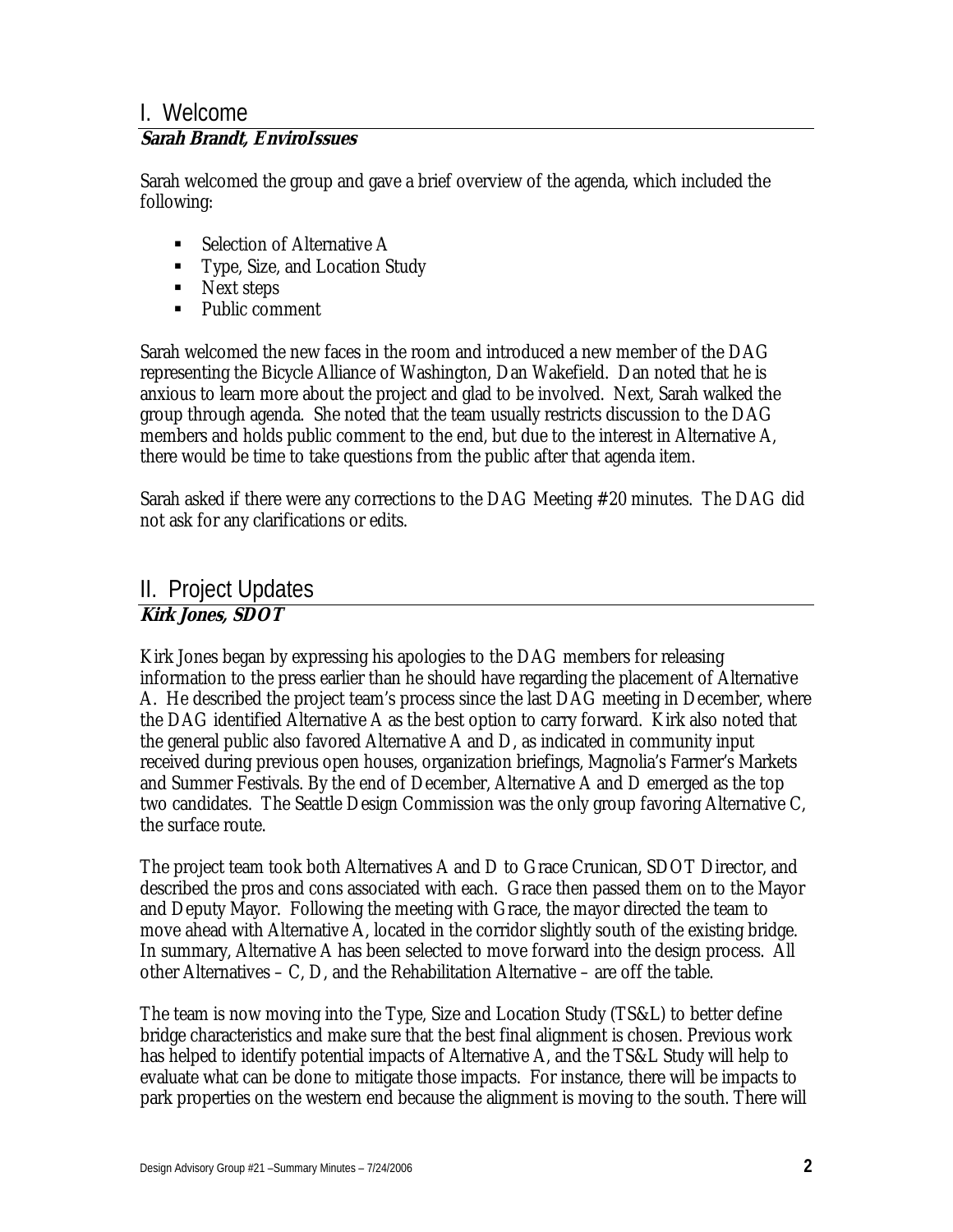also be right-of-way (ROW) costs. In thinking about how to mitigate these issues, the team will be looking at potentially shifting the alignment to see if a better option exists.

If, for example, the alignment shifts slightly to the north, the project would not require as much new right of way on Port property, would reduce shoreline impacts by taking the foundation out of the water, and lessen the impact on park land. The big drawback is that shifting the alignment slightly to the north would potentially require a longer detour time during construction. Kirk explained that, based on community support for Alternative A (the alternative with the longest closure time except for the Rehabilitation Alternative), the team perceived that the community was willing to accept a longer detour time duration if other benefits were gained. Based on this perception and in an effort to conduct a thorough analysis of options available to mitigate impacts, the team decided to start exploring the benefits and impacts of shifting the alignment.

Kirk explained that this is typical of any design process for major projects: once you select a general alternative, you start looking at fine-tuning and minimizing impacts. Are there things that can mitigate impacts? In this case, the impact is additional closure time. In an effort to mitigate the closure period, the project team is exploring the idea of creating a road across Port property as a detour, and met with Port staff last Thursday to discuss this possibility. The road would most likely require traffic to use the Galer flyover, travel next to the railroad tracks, and finally cut over to  $21<sup>st</sup>$  Avenue W. and end at the intersection of  $21<sup>st</sup>$  Avenue W. and Thorndyke Avenue.

The project team is hopeful based on their discussions with the Port. The Port's master plan for North Bay already shows a similar road along the eastern portion of the property. Kirk noted that there might be a mutual benefit to create this road early. There would also need to be a temporary road tying into 23rd Avenue W. once the existing bridge is closed. The project team will continue talks with Port staff to try to get a formal commitment from the Port. If the City ends up being behind the Port's efforts (i.e., Magnolia Bridge does not start construction until after the Port begins efforts to develop North Bay), the team will have to look at other options such as the Port's proposed north end connection to W. Armory Way and  $15<sup>th</sup>$  Avenue W. Kirk stated that it may be any combination of all of these ideas, but that he just wanted to inform the group of the ideas and concepts being discussed.

#### **Discussion**

- **Burke:** What if something happened to the bridge tomorrow? The Port has been talking about how we could be ready to potentially create another access point to Thorndyke in case of an emergency.
- **Jones:** By planning ahead and working with the Port, we could have a better defined roadway. The team is shooting to have a decision on the alignment by early June. In the meantime we are open for public comment. We will be at the Magnolia Community Club meeting on May  $11<sup>th</sup>$  and will have more information then. We will have some of the information on impacts and right-of-way by then. We are open to visiting any other groups the DAG members represent as well. We felt we had a responsibility to make the best possible decision and be responsible with taxpayers' money. Are there any questions?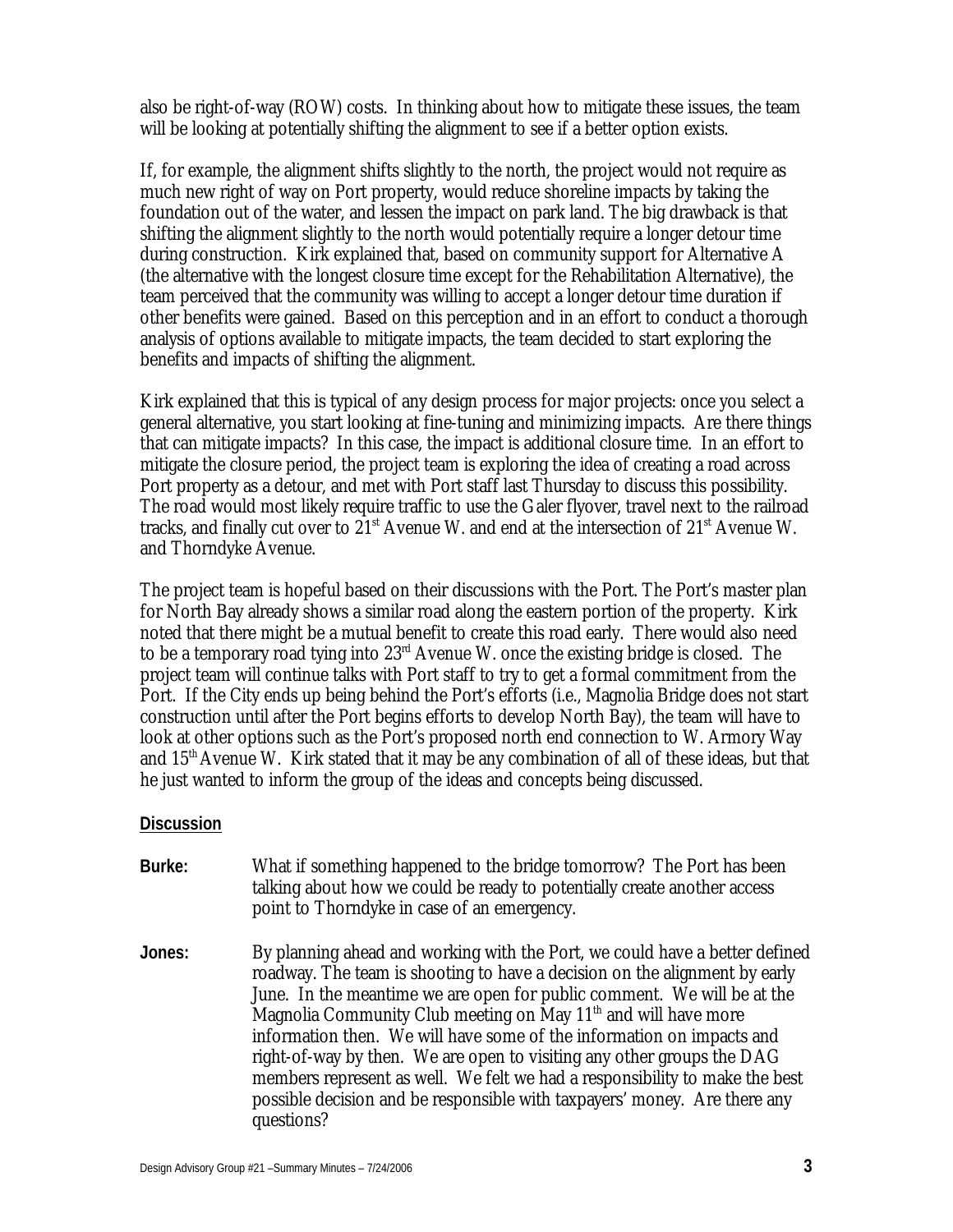- **Kenworthy:** I'd like to revisit the question of what the function of the DAG is. I hear you that this is one exploration, but I'm bothered that this comes to us last instead of first. Would you review with us how you see the role of this group?
- **Jones:** This is my fault. We planned on bringing it to the DAG first. That was the goal, and I blew it. The purpose is that as the design team moves ahead in the design process, we get the DAG's advice along the way. The DAG has been very helpful in the past. I feel badly that what I did undermined the process [news of the decision to explore the modified alignment was reported in newspapers before the DAG was informed]. I assure you it won't happen again.
- **Coney:** As an advocate of a fourth access, I'm heartened to see the Port and City working together. I still encourage the Port to build Armory Way as a fourth access point. We do need some additional road capacity. It's hopeful. I want to ask if we are using the best engineering techniques to shorten the closure time? We haven't seen how construction will be phased yet. I would like to suggest that now is the time to come up with a more compact closure time.
- **Jones:** We will talk to the design team to see how quickly we will move forward on this.
- **Burke:** What is the closure time we are looking at? It seems shorter in actuality than what the papers are reporting.
- **Jones:** As the alternatives impact matrix we handed out in November to the DAG and to the public indicates, the closure time for Alternative A will be 14 – 20 months. If the alignment were shifted north into the existing corridor, closure time would be the same as for the Rehabilitation Alternative,  $21 - 27$ months.
- **Bartlett:** What about access to the marina area?
- **Jones:** There would be a road along the westerly portion of Port property connecting the marina to  $21<sup>st</sup>$  Avenue W. What we are exploring right now as a possible detour route is a road along the easterly portion of Port property, but there would not be a connection between the two. We have traffic volumes projected for around the marina. At this point there isn't a connection being considered except at 21st Avenue W at the north end of Port property. We could talk to the Port about the possibility of another connection.
- **Traven:** I would like to echo what Lise said about coming to the DAG first with new information. If we are seriously thinking about putting it in the same footprint, why wasn't that the first thing you looked at?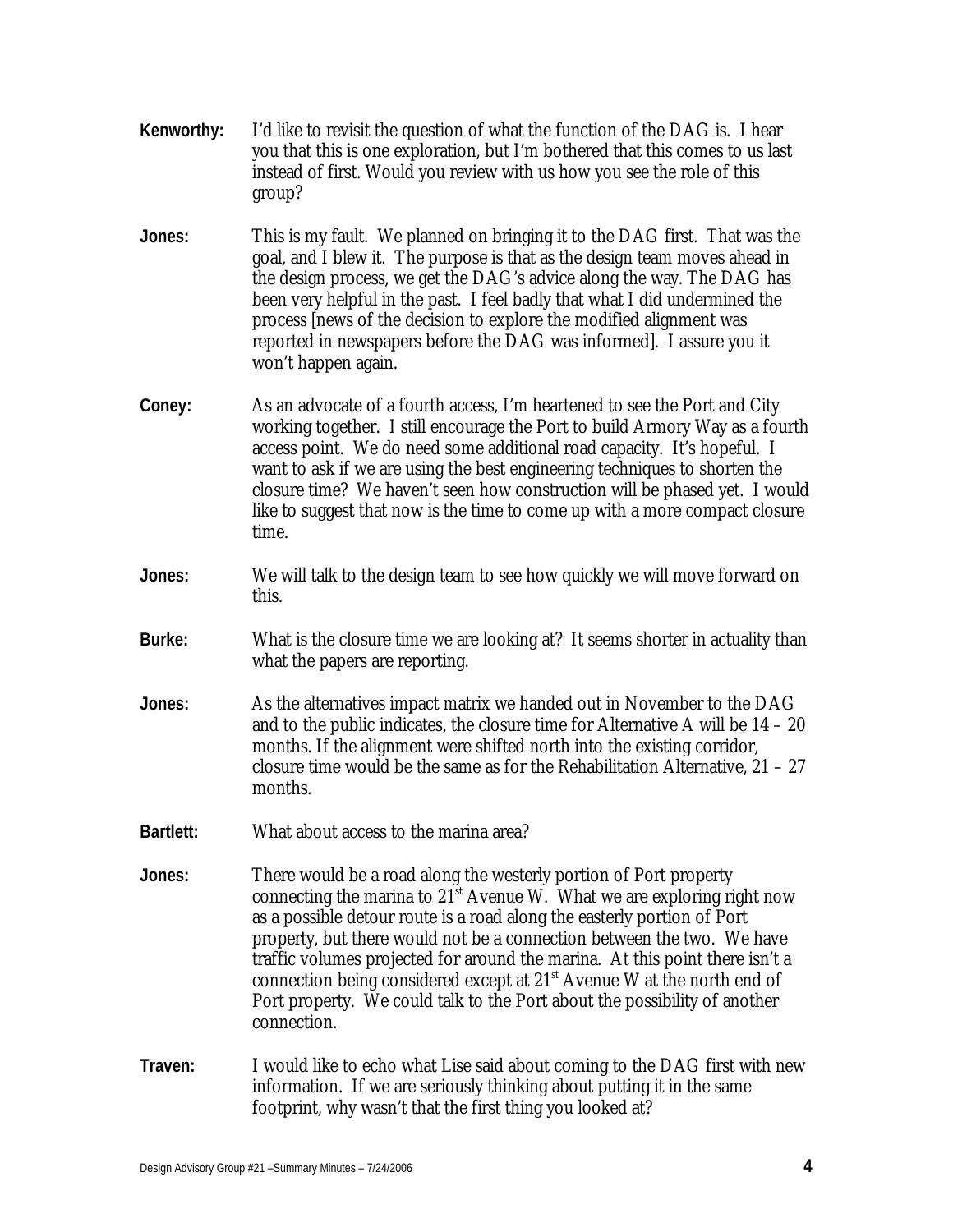**Jones:** We heard that you wanted to keep the existing bridge in place for as long as possible. Quite frankly, I was surprised to see the acceptance of a longer closure time [by supporting as a DAG and community Alternative A over Alternative D, which would have a shorter closure time]. Obviously, now we realize that a few more months do matter. **Kenworthy:** Where would the proposed temporary road along the eastside be? What is the width at the narrowest point where the trucks/trains are coming in? How wide of a road do you think you can build without disrupting their operations? **Jones:** We are looking at using some property that the railroad isn't currently using. The road would be two lanes only. Preliminarily, we think there is enough room for circulation for both the businesses and the public. It would not interfere with regular business operations; it's the garbage pickup area, etc., that would be involved. **Kenworthy:** So, the concept requires getting additional land from BNSF? **Jones:** Yes, but that was when we were looking at having two separate roads – one for public use, one for business. We're also considering just one road for both kinds of users. **Kenworthy:** That would probably raise security issues. **M. Smith:** There has been a lot of concern about the closure period. From this point on, we are going to be talking about mitigation. All we are going to do from now on is discuss how to do this as quickly as possible and come up with an approach we can all live with. We need to do whatever it takes to get an access road and keep the marina open. It's going to take a lot of study. **Jones:** We are going to need our regular monthly DAG meetings. **M. Smith:** After three years of meetings, we are all at the beginning of the mitigation discussions. Maybe you could tell us more about the right-of-way savings. **Jones:** \$32 million is the total cost of the right-of-way we need. We would be saving 75% of ROW costs if the alignment were moved to the existing alignment. **M. Smith:** Can we, as a DAG, help influence that? **Jones:** Yes. **Wakefield:** I'm curious about access on the eastside. Do you anticipate that road being kept open during construction?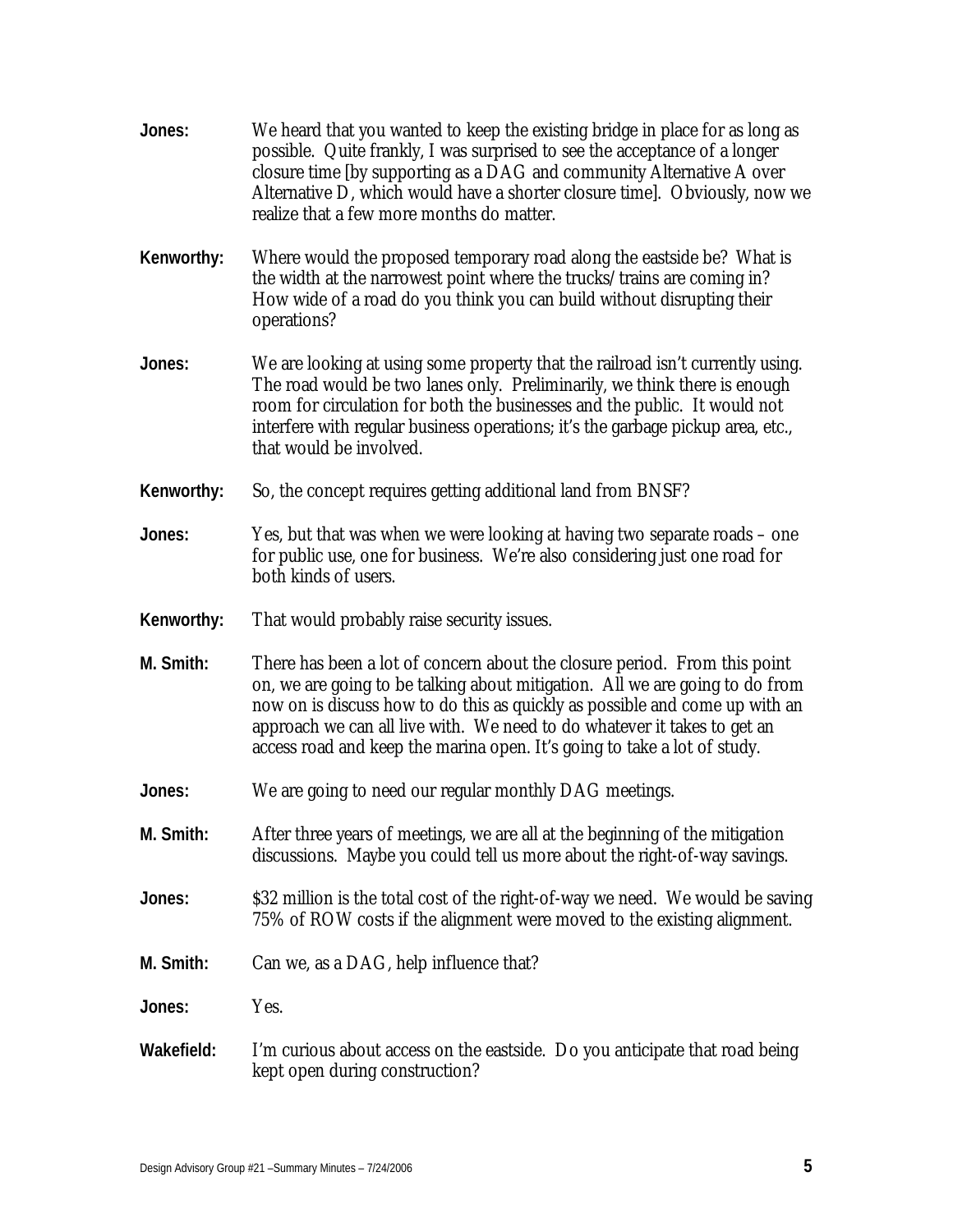- **Jones:** It would not be closed. It would be a detour route when the ramps from the bridge are not available for access to or from the marina.
- **Coney:** Did I hear the current plan for a mitigation plan is a two-lane road? What is causing it to be two lanes instead of four?
- **Jones:** One lane in each direction works. That's what you have now with the existing Magnolia Bridge. This should help pull a lot of traffic off the Dravus Street and 15<sup>th</sup> Avenue W. corridor.
- **Harrington:** *Glen Harrington, Magnolia Chamber President* When fiction gets in the public domain it gets repeated. Let me lay a few things straight. The Magnolia Chamber and business community never endorsed Alternative A with a down time of 14-20 months. We were probably lulled into believing that it might be 9-10 months, and that we could have endorsed. Although there was some support of Alternative A from the business community, that support never imagined we would destroy the existing bridge before constructing Alternative A. This is a very serious concern for the business community. For us, it is an extension of a year or more of down time, not 6 months. There are many prominent businesses that could not survive downtown [in Magnolia Village]. This twolane route through the Port property may work for some, but it will not work for customers in the core. People don't like to go out of their way to patronize businesses. If you make it difficult for people to find you, I can tell you they are going to go somewhere else. If that happens, there are going to be lots of businesses shutting down. You will see a lot more vacancies like you see on 32nd Avenue W. This is not going to be good for anyone. Magnolia is a very livable, likeable area and the businesses contribute to that. If you think your residences won't be impacted, you are sadly mistaken. We need to rethink Alternative A. Is it really worth the potential savings? Let me tell you that if property values decline and the tax base declines and congestion increases making emergency access very difficult, there are going to be people hurt and lives lost. God forbid we have a bigger emergency. Think long and hard about endorsing this substitute to Alternative A. Are you really saving what you are thinking you are saving?
- **Judith Gibbs:** In our household for the kind of savings we are talking about, we feel we could live with a longer downtime if we had one more lane eastbound at the north end [at Emerson]. Access is important. We sorely need that. I'm wondering if some of the savings could go into that additional eastbound lane. Would savings be sufficient to pay for that? It's a pain in the neck to get out from the north end of Magnolia at certain times. If you take out the bridge, it's really going to make things challenging. We've suggested a way to mitigate. Have you looked into adding the lane at Emerson?
- **Jones:** I've given it to our traffic and structures people and have not yet heard back. We are looking at all the things we can do to mitigate. We will also be looking at Dravus to improve movement.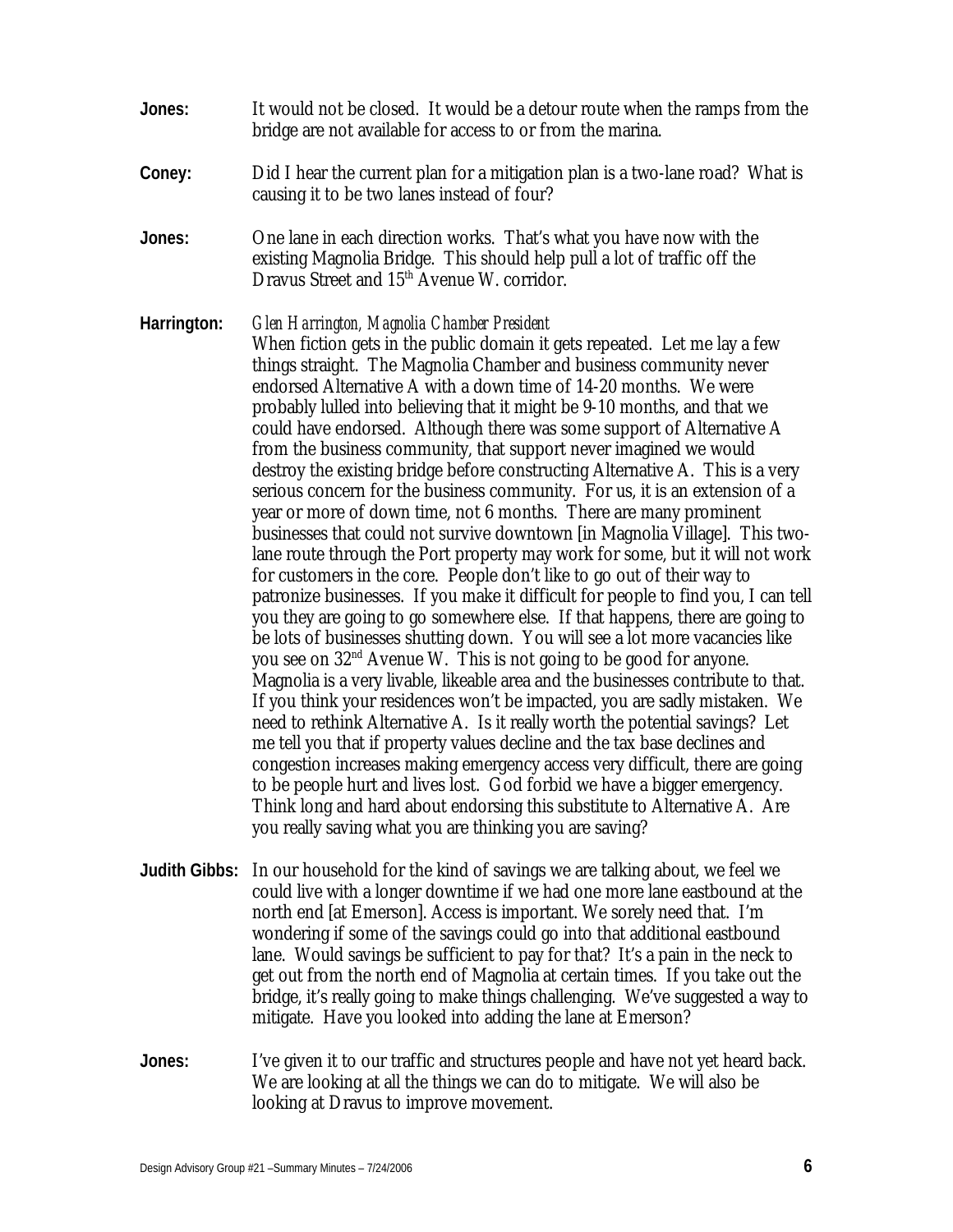- **Judith Gibbs:** When can we expect to hear back? One additional lane would pull out traffic heading to Fremont.
- **Jones:** The first Wednesday in May at the next Design Advisory Group. I will report back to you then.
- **A. Smith:** *Alex Smith, Business owner in Magnolia Village* We live on the hill. The last time the bridge went down it took an hour and a half to get off the hill. A lot of you haven't lived through it. We had a neardeath of one of our chamber members. You are killing the Magnolia Business District. The dollars you are saving will be the dollars you lose. Seattle is being extremely shortsighted. If we have another emergency, we are cut off. We have a larger population base than 6 years ago. You've forgotten the Magnolia neighborhood. A two-year closure period was never mentioned. You are doing us all a disservice.
- **Vic Barry** *Vic Barry, Magnolia Community Club President* One of our board members said that everyone who works for you [the Magnolia Bridge team] should be made to live in Magnolia. At the first DAG meeting you said the most important thing was to limit the closure time. The Magnolia Community Club did endorse Alternative A. But your recent press release is wrong when it says, "Despite the bridge possibly being closed for two years, the public strongly supported Alternative A." That's not true. We endorsed the route because we believed we would negotiate closure time. The Galer flyover is an example. They wanted to close the route over the tracks. The city council mandated through code that Magnolia mitigate this impact by creating more access to Magnolia during that bridge project.
- **Jones:** The ordinance the City Council passed directed the Magnolia Bridge design team to identify other routes for the Magnolia community to gain access to the marina area other than having to go to  $15<sup>th</sup>$  Avenue and doubling back. [Note: Ord. No. 120957, Section 2.]
- **Vic Barry:** Any mitigation we have must be codified. Mitigation routes should be tested first. There's a lot involved there. For the integrity of the process, we are still in favor of Alternative A. If it's only a \$2 million savings, though, that isn't worth it.
- **Kenworthy:** At the last DAG meeting, the design team was looking at a temporary span. Is this still a possibility?
- **Jones:** We are still looking at this. One concept is that we would still use the existing route with a temporary ramp.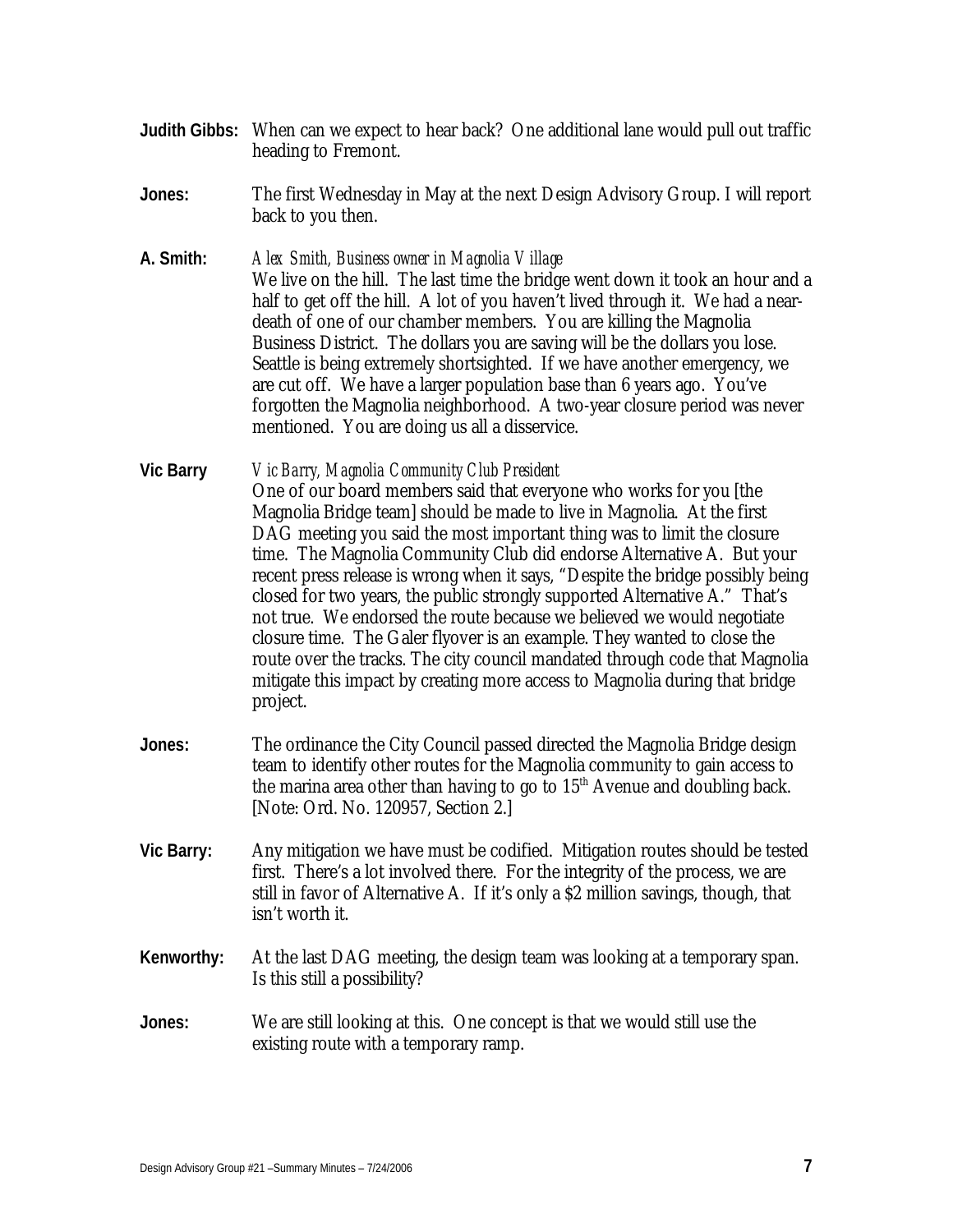- **Kenworthy:** Uncertainty is really bad for business. This makes it less likely to fill vacancies. I'd like to move developing the concept of a temporary structure to a fast track. Can we do that?
- **Jones:** Yes.
- **Public #3:** Every meeting you've had that I've attended, I've talked about people getting to north Magnolia. All of those people could be getting off the bridge via a ramp, without going through to Thorndyke.
- **Szmania** *Julie Szmania, Szmania's Resteraunt, Magnolia Village*  We own Szmania's Restaurant. We've been through having the bridge closed three times. I'm not just speaking for myself. When you close access the traffic dies in Magnolia Village because people aren't driving down anymore. For us to knowingly do this to ourselves is insane. Magnolia is an expensive piece of real estate with no beach access. You can't get to a beach in Magnolia. It's a shame what we've done to ourselves. I just think that Alternative A looks like a disaster, but it makes no common sense to me to go over landfill at the tallest bluff either. There must be 1,000 good reasons why no one in this city can work together to build a fourth access point. It's not an alternative to be closed for two years. We've been here 16 years and lived through the closures, but two years is too long.
- **Public #4:** I'm dismayed to see that Alternative A was chosen. This is very archaic and very dangerous. Will anything calm traffic in the design process? There is no way to disperse traffic through this area. I'd like to know when the evidence was gathered for a longer down time.
- **Jones:** We will eliminate the U-turn that currently exists on the bridge to access the marina. Again, in regards to the closure time, the project team perceived the public to be okay with a longer closure time with the selection of Alternative A as a preferred alternative and therefore did not think that the possibility of a modified alignment that would mitigate other impacts would be negatively received. The Mayor has only approved Alternative A located south of the existing alignment, and no decision has been made yet to change that location.
- **Coney:** Since we have the leaders of Magnolia and Queen Anne in the room, I can't resist talking about transit. It's somewhat unrealistic to live in a big metropolitan area and believe you can drive anywhere at anytime. It becomes cruelly obvious with matters like the bridge. The Seattle City Council can probably get more money from King County Metro. Metro is considering trying to receive an additional 0.1% sales tax. We should get more of that because 71% of boardings occur in Seattle, but we only get 25% of that. I believe SDOT can endorse additional transit service as mitigation. You can get more bodies in buses than in single occupancy vehicles. The Seattle City Council is behind the times in park-and-rides. Magnolia deserves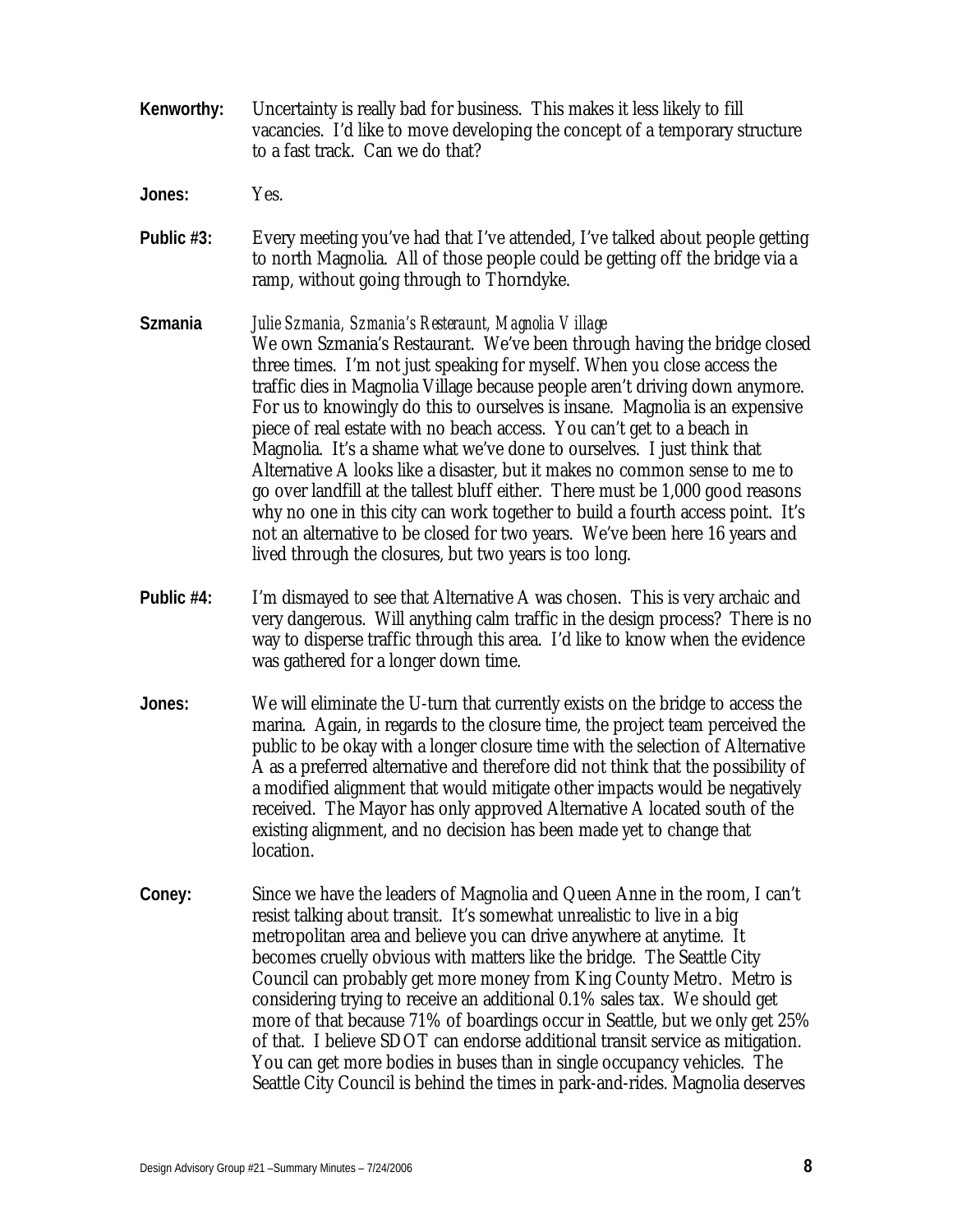|             | a park-and-ride. I urge the Magnolia Community Club and Magnolia<br>Chamber to think about the utility of a park-and-ride in our community.                                                                                                                                                                                                                                                                                                                                                                                                                                                                     |
|-------------|-----------------------------------------------------------------------------------------------------------------------------------------------------------------------------------------------------------------------------------------------------------------------------------------------------------------------------------------------------------------------------------------------------------------------------------------------------------------------------------------------------------------------------------------------------------------------------------------------------------------|
| Harrington: | I certainly support transit initiatives, but asking for a park-and-ride is<br>probably not realistic. There is a shortage of parking in Magnolia anyways.<br>We need to quit repeating fiction that the Community Club and Chamber<br>endorsed a long closure time. We never endorsed any alternative with a 14-<br>20 month closure time. This perpetuates a fiction that is not doing us justice.<br>From the Chamber's point of view, there is no one that ever endorsed this.                                                                                                                               |
| Jones:      | I acknowledge that as an organization, the Chamber did not endorse any of<br>the alternatives.                                                                                                                                                                                                                                                                                                                                                                                                                                                                                                                  |
| Public #5:  | I think the engineering department should check into replacing the roadway<br>section by section. This would mean less down time.                                                                                                                                                                                                                                                                                                                                                                                                                                                                               |
| Jones:      | I understand. The kind of ground conditions that exist and equipment<br>required that may not necessarily work. I'm skeptical, but I will talk to<br>structural engineers.                                                                                                                                                                                                                                                                                                                                                                                                                                      |
| Public #4:  | Have the bridge closure plans and operations been reviewed by the public?<br>This is the first time I've heard of this. They need to hear about it now<br>before it's cast in concrete. When is this possible?                                                                                                                                                                                                                                                                                                                                                                                                  |
| Jones:      | We'll be at the May 11 <sup>th</sup> Magnolia Community Club meeting and will have<br>more information then.                                                                                                                                                                                                                                                                                                                                                                                                                                                                                                    |
| Brandt:     | It would be great to have the list of homeowners you spoke of along<br>Thorndyke to add to our list so that we can be provide them with updates<br>and information.                                                                                                                                                                                                                                                                                                                                                                                                                                             |
| Jones:      | In regard to other updates, I haven't heard anything back from FHWA about<br>being able to make the socioeconomic report available to you. The state<br>made us do borings in the beach area for the historic report to see if people<br>were living there years and years ago. We are incorporating these findings<br>into the document and will submit it to WSDOT for approval. That will<br>finish the environmental documentation needed for the Environmental<br>Assessment (EA). That process will be parallel to the TS &L study. Are<br>there any questions? Dan, is there anything new with the Port? |
| Burke:      | First of all, there is a Port Commission meeting tomorrow. There are no<br>action items. The purpose is to bring the two new commissioners up to date<br>at our North Bay meeting. The meeting is tomorrow at Pier 69. The North<br>Bay team is still working with the City of Seattle looking at overlays, building<br>heights, etc. On a separate note, I used to live in West Seattle and just<br>wonder if there are things the business community can do to call on the<br>community for support.                                                                                                          |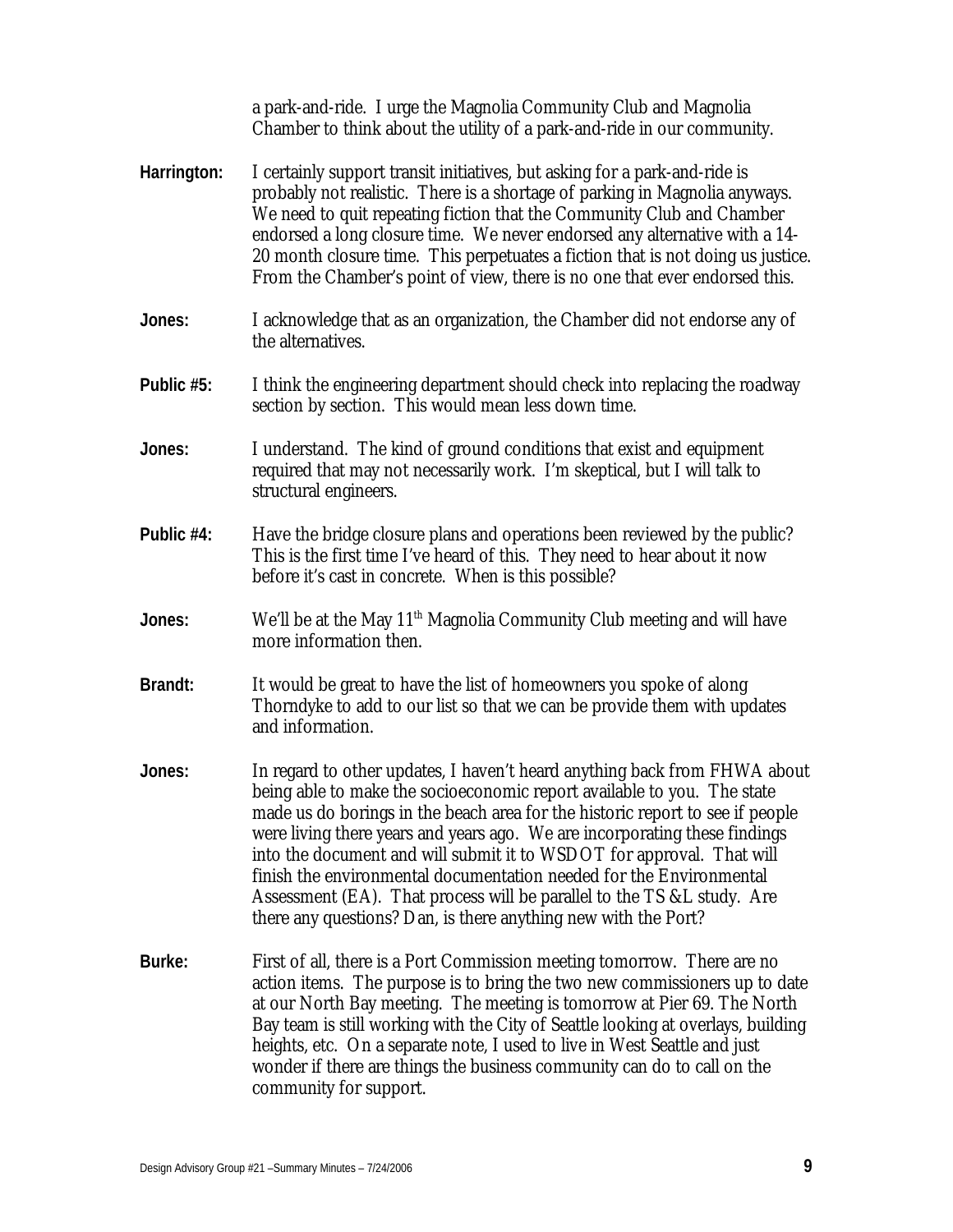| Harrington: | We will need to do that no matter what happens.                                                                          |
|-------------|--------------------------------------------------------------------------------------------------------------------------|
| Szmania:    | When you cut off 75% of your business, what can you do? The Chamber<br>has been good at helping us create opportunities. |
| Kenworthy:  | With regard to the Port's involvement, can we get a sketch from the Port of<br>potential roads?                          |
| Jones:      | Yes.                                                                                                                     |

### III. Type, Size and Location Study **Kirk Jones, SDOT**

[Seattle and SDOT have an artist on board part time by the name of Anne Hayden Stevens. Anne is a painter and educator. She has been teaching art and digital media as a lecturer at the University of Washington in the Department of architecture and School of Art since 1998. She has a Masters in Design/Visual Studies from the College of Environmental Design, UC Berkeley (1997) and a Bachelors Degree in Fine Art with an emphasis in Drawing and Printmaking from the California College of Arts and Crafts. Anne recently completed a large-scale mural installation at the University of Washington in the College of Education, which you can view at her website, http://www.annestevens.com.]

- **Traven:** Let's not put any art on the bridge like that they used on the Galer flyover.
- **Kenworthy:** On the same topic, it was the ultimate insult to support an Oregon artist for that art when we could have chosen a local artist. The artist ought to be coming from our city. We have wonderful artists.
- **Coney:** There is a great deal of tension between freestanding art and integrated art. There is great pressure from elected officials to do integrated art, but no one remembers it.
- **P. Smith:** At the end of the TS&L Study we will be at the 10% level of design and will be able to define the type of bridge, type of construction, and number of lanes. We are still going to have a separate walkway. Siteconditions, which we know a lot more about now, dictate the long spans on the structure. Other elements we will bring to the May DAG meeting are potential ideas on railings, lighting, and general motorist experiences that we can integrate. We don't anticipate any change in configuration in regards to the lanes and ramps. We will work on getting the exact locations of buildings, railroad tracks, and major utilities—things to avoid. At the May  $3<sup>rd</sup> DAG$  meeting we will bring you some ideas and concepts of bridge elements. During May/June those elements will be assembled into three options that we will bring back to the DAG in June. Then we will begin screening these options by presenting them to the public and in July at an open house.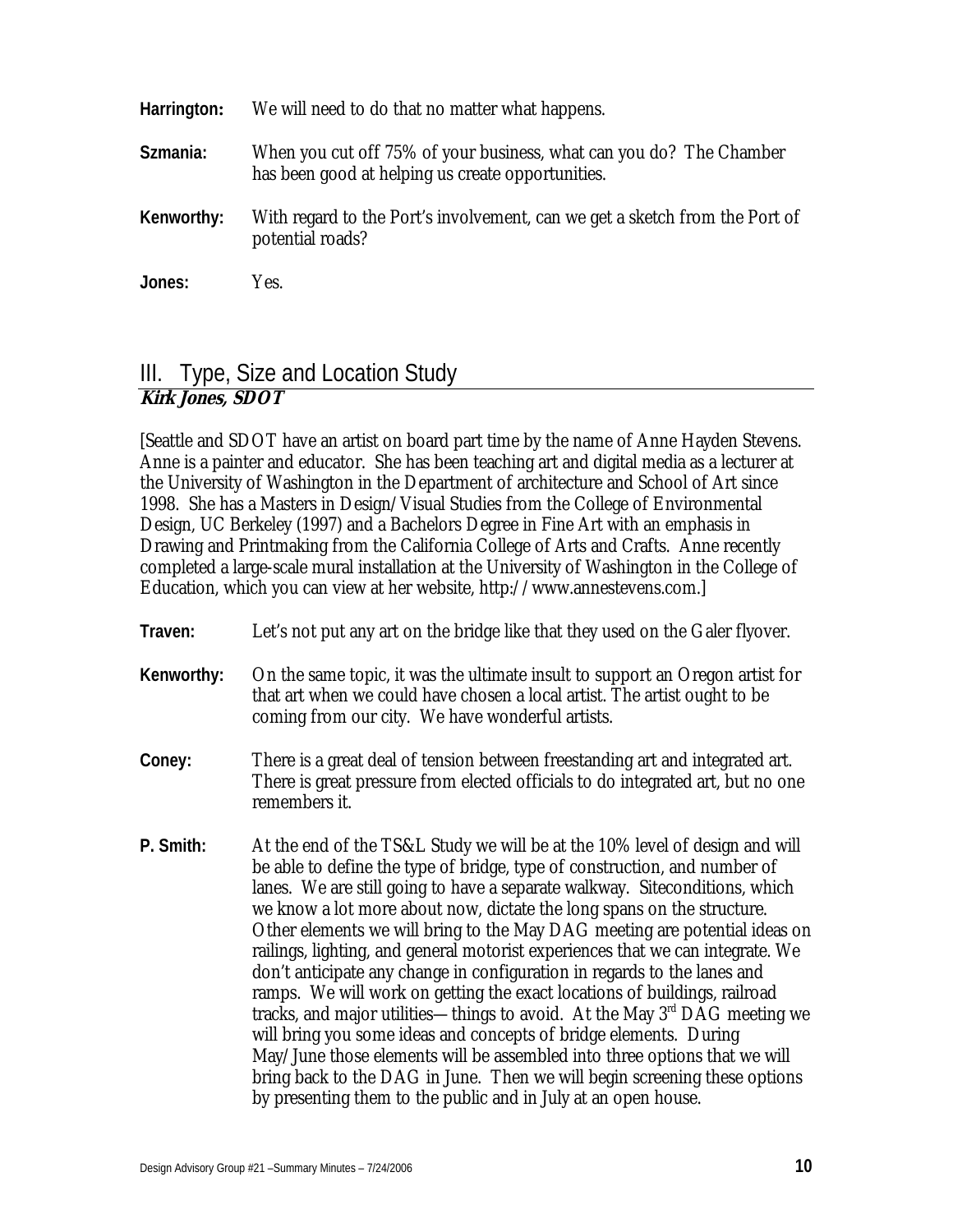| Public #6: | Has the bridge's primary material been selected?                                                                                                                                                                                                                     |
|------------|----------------------------------------------------------------------------------------------------------------------------------------------------------------------------------------------------------------------------------------------------------------------|
| Jones:     | It will be constructed of either steel or concrete.                                                                                                                                                                                                                  |
| Kenworthy: | I'm sure that will be interesting, but the primary concern is downtime. How<br>will our schedule be affected by this discussion?                                                                                                                                     |
| Jones:     | By mid-June we hope to make a decision on the exact alignment. This<br>discussion can be parallel to the TS&L study.                                                                                                                                                 |
| Kenworthy: | If I understand correctly, this is only one option. We still have the option of<br>the bridge being built where our group discussed, correct? When can we<br>hear about ideas to mitigate the down time?                                                             |
| Jones:     | Yes. The Mayor approved Alternative A in the corridor south of the current<br>bridge. The message about reducing downtime is loud and clear. The design<br>team will be looking at mitigation options and will have some more<br>information at the May DAG meeting. |
| P. Smith:  | The TS&L Study also takes into account construction staging and detours.                                                                                                                                                                                             |

# IV. Public Comment

### **Kirk Jones, SDOT**

Approximately 18 members of the public were in attendance. Kirk welcomed them again and invited them to share any comments they had with the group.

| Public $# 7:$ | Pondering information about the TS&L Study, the summer is a hard time to<br>meet. Are there other ways? Farmer's Markets? Are the DAG meetings<br>going to be every month through summer? |
|---------------|-------------------------------------------------------------------------------------------------------------------------------------------------------------------------------------------|
| Jones:        | Yes. We'll be at Farmer's Markets, the Magnolia Summer Festival, and DAG<br>meetings will likely be every month.                                                                          |
| Barry:        | When will we make a decision between Alternative A and "Z" (the option to<br>shift the new bridge's alignment to where the current bridge stands).                                        |
| Jones:        | A decision will be made by the first part of June.                                                                                                                                        |

### V. Next Steps

#### **Conclusion: With no further comment from the project team, DAG members, or the public, the meeting was adjourned.**